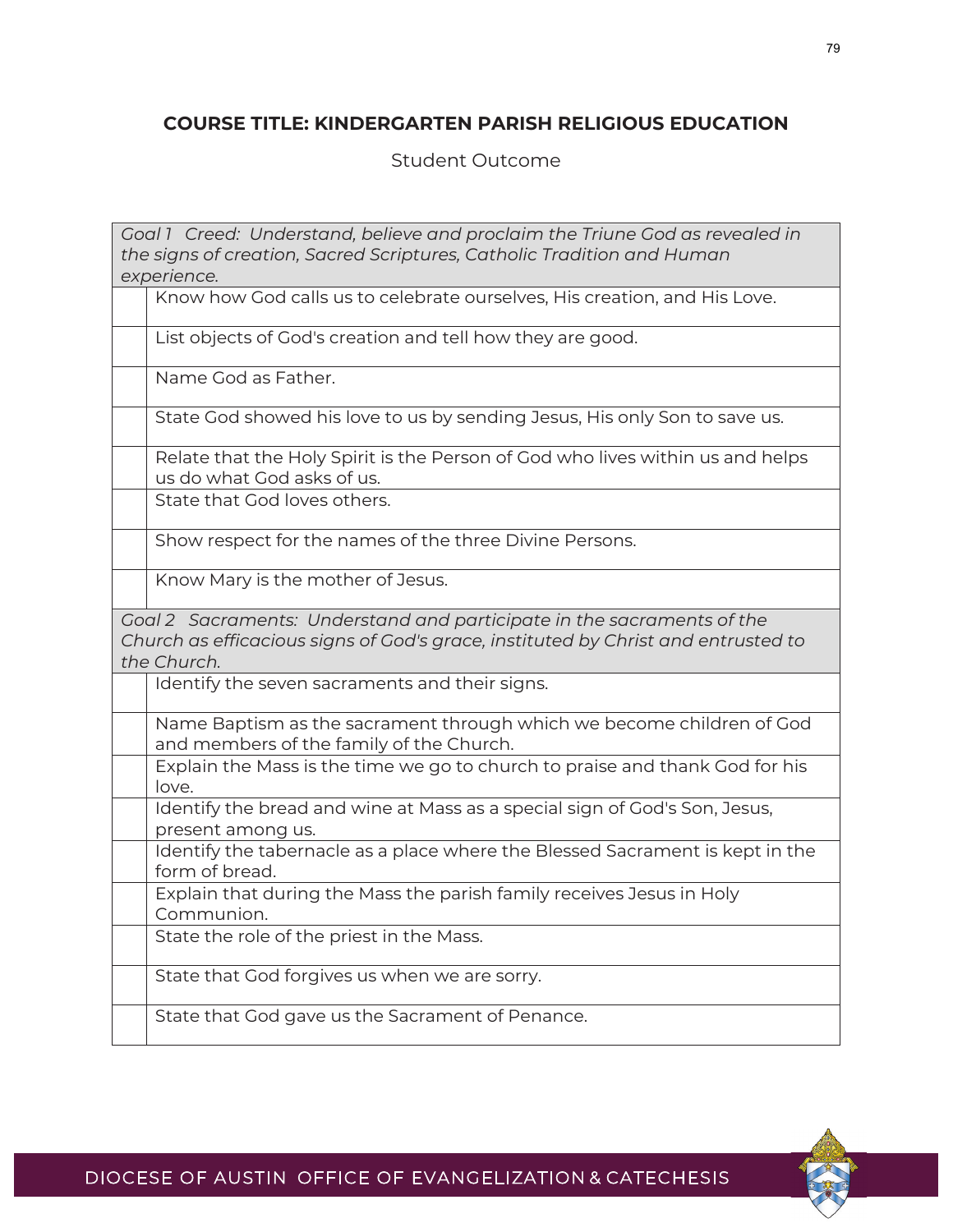*Goal 3 Christian Living: Understand and live the moral teachings of the Church through a life of discipleship in Jesus Christ expressed in love for God, conversion, positive self-image, personal integrity, social justice, the dignity of the human person and love of neighbor.*

Give the meaning of God's Good News and His love in our daily experiences.

Explain that I am created good and lovable.

State that God wants me to love myself.

Demonstrate how to respect and relate to others.

Demonstrate respect and kindness toward all people.

Identify good acts.

Demonstrate knowledge of the difference between right and wrong, and our need for God's grace to live as his children.

State the importance of being fair.

State ways to share.

Explain the equality and dignity of all people who are made in the image and likeness of God; stress respect and kindness.

*Goal 4 Sacred Scripture: Read comprehend and articulate salvation history as conveyed in God's revelation through Scripture.*

Identify the Bible as the holy book of the Church.

Identify the Bible as the special book which speaks about God's love.

Identify the Bible as the book which tells us about God.

Identify the seven days of creation as a story about how God created all that is.

Identify some major characters of the Old Testament.

Name the four Gospels found in the Bible.

State that the Gospels tell us about Jesus as Son of God.

Identify the Holy Family: Jesus, Mary and Joseph.

Relate that Jesus taught people about God.

State how Jesus healed sick people and fed the poor.

Identify Jesus as: true God and true man, Son of God and Son of Mary.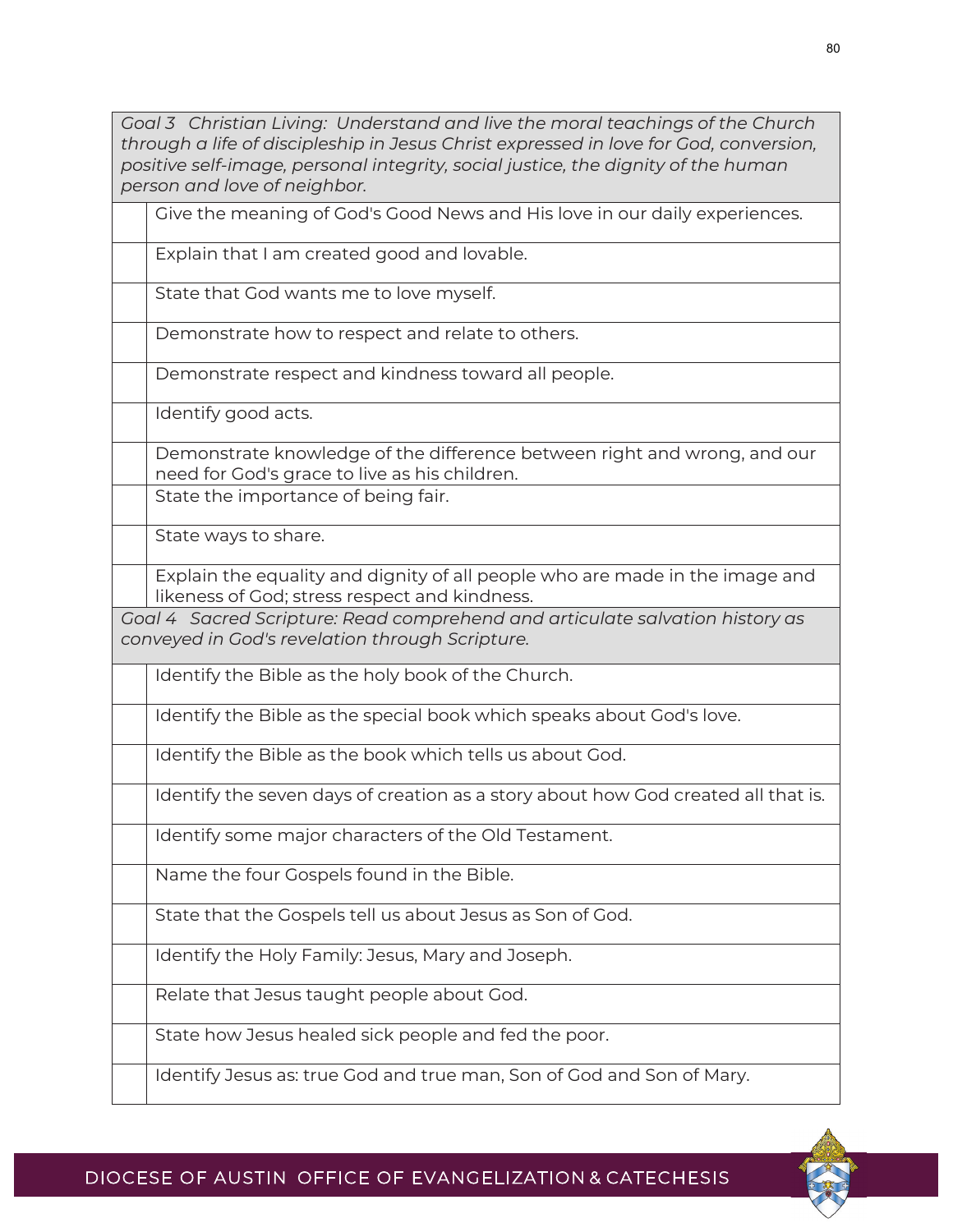| I Introduce New Testament Bible stories. |
|------------------------------------------|
|                                          |

Present important moments in the life of Christ.

State that Jesus died on the Cross for us, rose from the dead, and ascended into Heaven.

*Goal 5 Liturgy: Understand that the Liturgical Year unfolds the whole mystery of Christ and is expressed in the liturgical rites of the Church.*

Recognize religious signs and symbols in the Mass.

Describe rituals used in prayer and liturgy.

State that when we go to church we are in God's presence.

Make the Sign of the Cross.

Name the liturgical year: Advent, Christmas, Lent and Easter and special feasts of Mary and the saints.

Identify Good Friday as the day we remember the death of Jesus.

Identify the Eucharistic Liturgy (Mass) as the most important prayer of the Church.

Recognize the Church celebrates saints as holy people.

State meaning of the Sign of Peace.

Identify the pope as the visible head of the Church on earth.

*Goal 6 Christian Prayer and Spirituality: Understand and express the different forms of prayer consciously recognizing the work of the Holy Spirit.* 

State that it is important to pray.

Identify the role of the Holy Spirit in praying.

State meaning of prayer as talking and listening to God.

Recognize traditional prayers such as: The Sign of the Cross, morning and evening prayer, Prayer to the Guardian Angel, Grace (before and after meals.)

List the forms of prayer: praise, asking, sorrow and thanking.

Relate Jesus prayed and taught us how to pray.